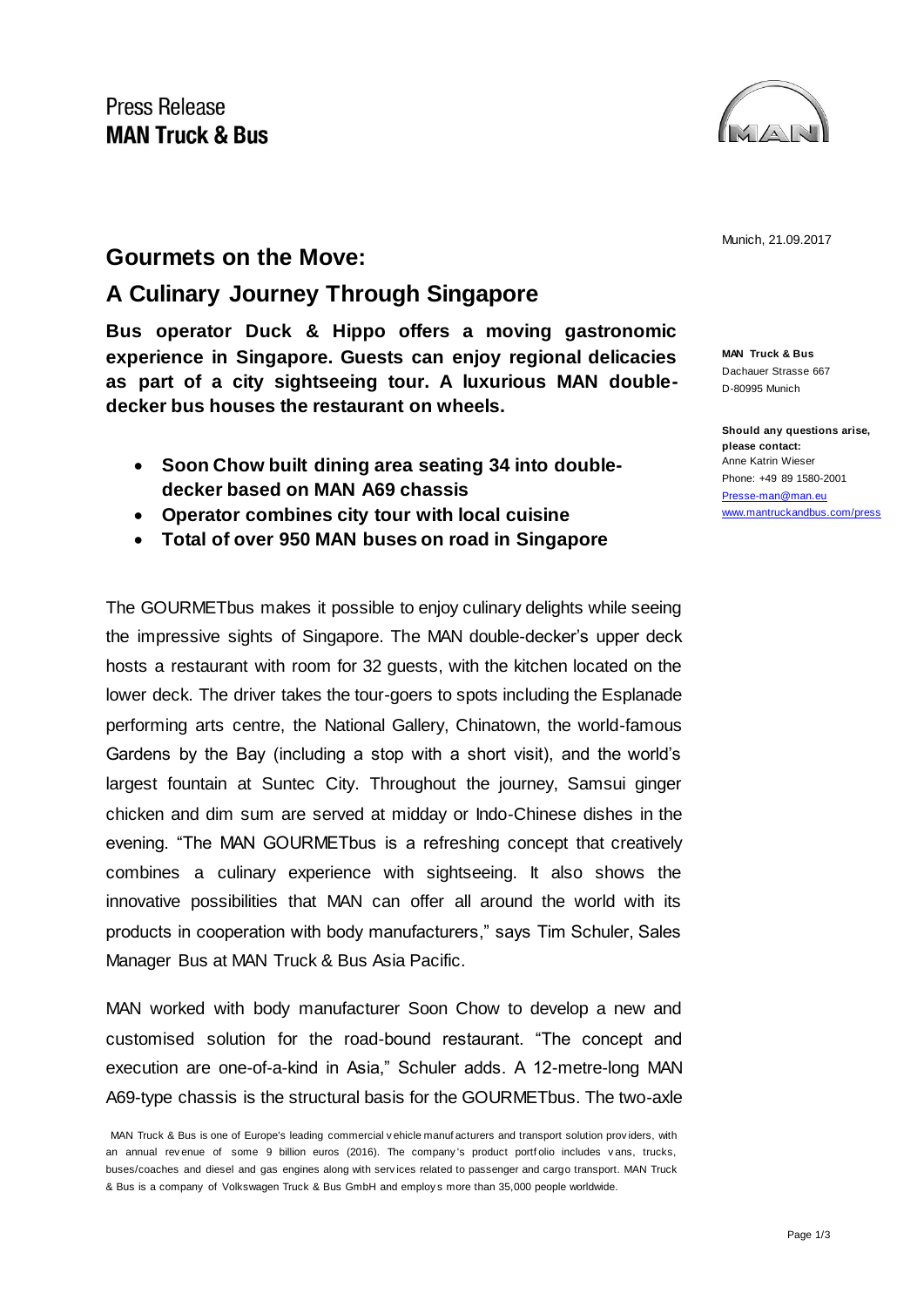## Presse-Information **MAN Truck & Bus**



low entry chassis includes a 250 hp (184 kW) Euro 5 engine. Features such as the electronic brake system (EBS), along with ABS and traction control, act to provide safety and comfort. Additionally, the electronically controlled air suspension (ECAS) system ensures superior driving comfort.

Painted as it is in elegant black, the vehicle is an instant head-turner. And guests do not cease to marvel once they have boarded. "The double-decker offers all the conveniences of an upscale restaurant, as reflected in the interior layout and design," Schuler explains. The guests start by walking a red carpet to enter the lower deck, home to the kitchen. This contains everything needed to heat and plate the dishes, which are delivered fresh before the tour. Two servers supply the two-course set meals and drinks during the trip around Singapore. A flight of stairs leads to the upper deck and its restaurant. "The beautifully laid tables and indirect ambient lighting greet the guests and create a pleasant atmosphere," Schuler continues. The 14 projectors keep the mood lively, projecting a slide show directly onto the guests' tables. The MAN double-decker is also equipped with wireless public announcement microphones, a sound system and WiFi access.

But for some time now, the MAN GOURMETbus has not been the only exceptional city bus in Singapore that bears the Brunswick Lion emblem. "Tourists and locals alike can discover the city in wonderful ways with the numerous hop-on, hop-off buses and two historic MAN trolleybuses," Tim Schuler states.

122 low-floor MAN double-deckers also began operating recently in Singapore. These were created in a joint venture with Malaysian body manufacturer Gemilang Coachworks, supported by MAN Truck & Bus Asia Pacific and the local importer, STK. This followed an order placed for 60 units in 2015, making the MAN bus fleet in Singapore over 950 units strong. Christian Schuf, Sales Manager Bus at MAN Truck & Bus Asia Pacific, is pleased to announce that "thanks to our product portfolio expanding to include the new double-decker chassis rolled out in the last year, we are in a position to present the complete product range that can meet our customers' diverse needs – from the 12-metre Solobus and 18-metre